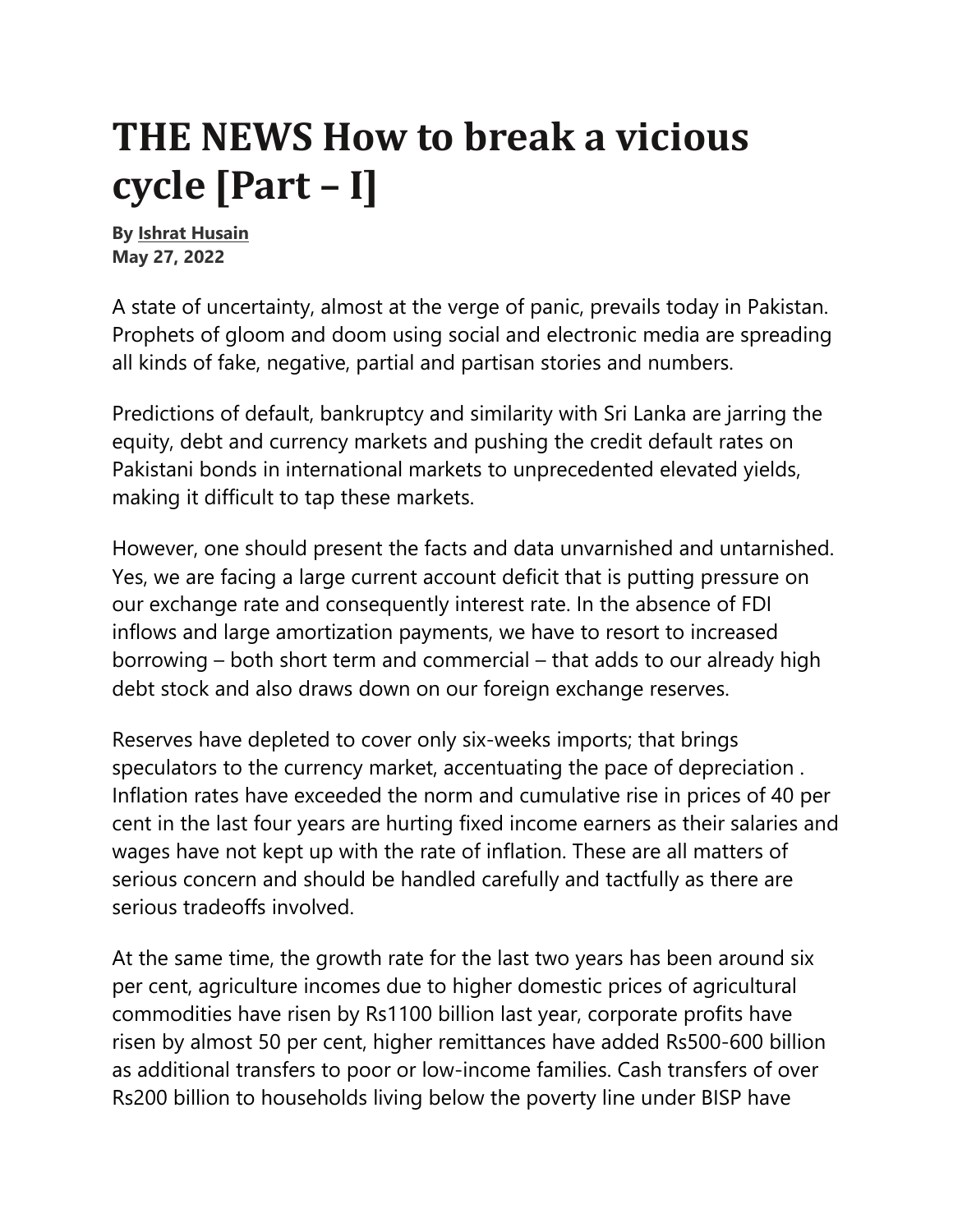smoothed the consumption of poor and vulnerable groups. This additional purchasing power has resulted in a 10 per cent growth in large-scale manufacturing, higher employment levels, exceptional demand for privatesector credit and reduction in poverty.

Export growth of goods has risen by 25 per cent; ICT exports have more than doubled; FBR revenues have escalated 30 per cent – a record never achieved before. Tax refunds to exporters have been automated and Rs350 billion disbursed within the specified time easing the liquidity pressure. Competitive energy prices have leveled the playing field for exporters, relative to neighbouring countries.

It may be pertinent to recall, especially for the younger generation, that this is not the first time Pakistan has faced such a crisis situation. Just in the last 20 years we were confronted with similar or even worse situations in 1998-99; 2008; 2013; and 2018-19.

Just to refresh the memory of one such crisis, let us revisit 1998/99. After the nuclear testing in 1998 and the freezing of the foreign exchange accounts of residents and non-resident Pakistanis, amounting to \$11 billion and the sanctions imposed by the Western countries, there was a severe loss of confidence in the economy. By December 1999, Pakistan didn't have enough foreign exchange to clear the letters of credit for oil shipments anchored outside Kemari. Liquid usable foreign exchange reserves were only \$300 million that hardly sufficed to meet one week of imports. Further economic sanctions were imposed after the military coup in October 1999.

The country was in worse shape than we are facing today. The majority of today's young population was not born or was in infancy stage – so they are not aware of the calamitous situation that prevailed then. To them, rightly, the current economic situation is an unnerving experience. The economy showed resilience and bounced back. By 2008, the foreign exchange reserves had risen to \$16.5 billion equivalent to six months of imports. Exports doubled from \$8.6 billion to \$17 billion, and the current account was surplus in three out of seven years. External debt-to-GDP ratio was halved from 47.6 per cent to 27.8 per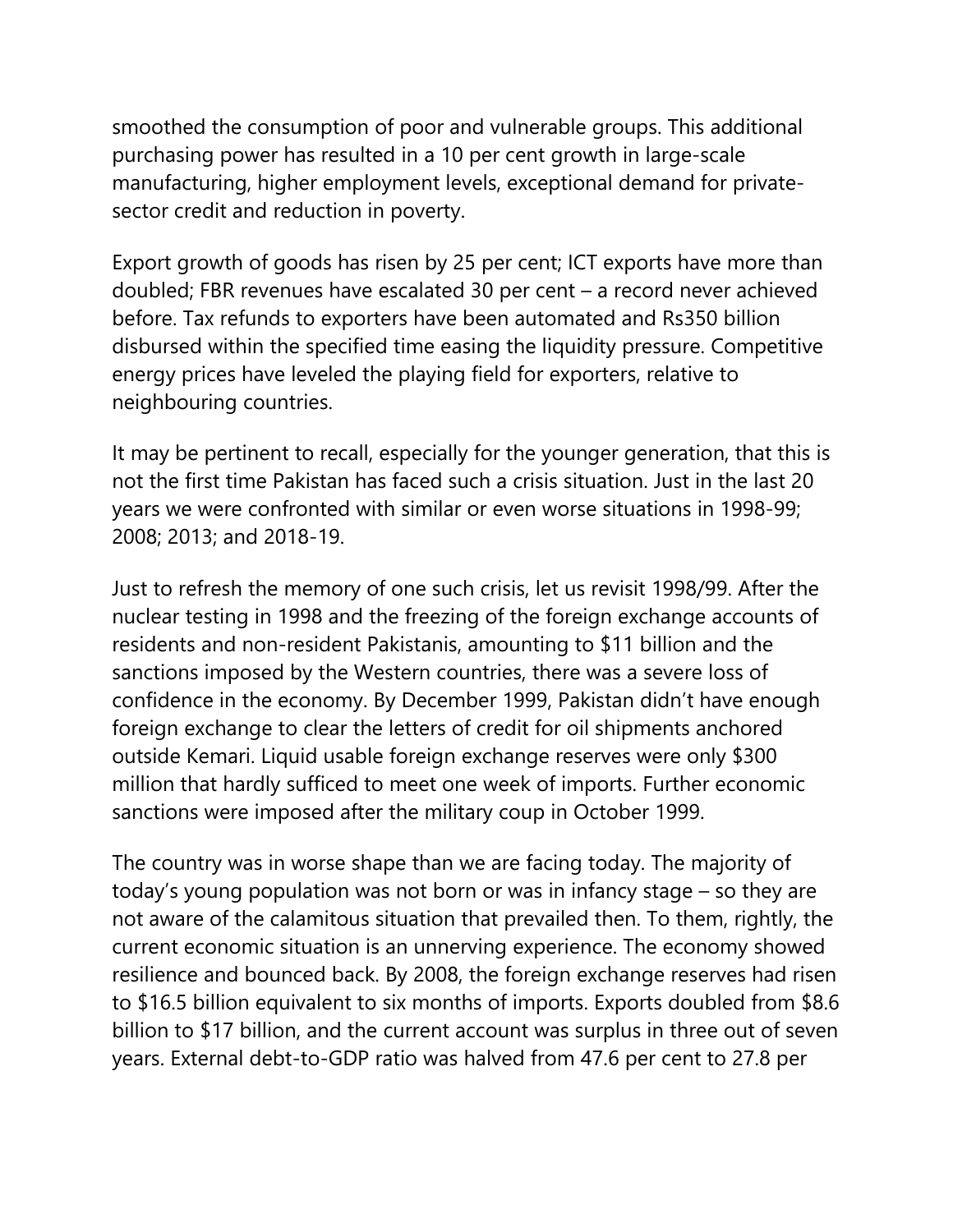cent. FDI inflows amounted to over \$5 billion by 2007. GDP growth averaged over six per cent.

The country completed the IMF programme successfully ahead of schedule and did not draw down the last two instalments as there was no need to do so. Unlike those who attribute these achievements to the fallout of the 'war against terror', evidence shows that the withdrawal of sanctions, and financial flows mostly reimbursement of expenditures incurred in support of coalition forces did help but it was the macroeconomic stability that restored the confidence of the domestic and foreign investors. The global financial crisis of 2008 along with the unfortunate decision taken by the caretaker government not to pass through oil and food import prices to consumers created another crisis in 2008.

The present crisis is unique as it is shrouded in political instability, deep cleavages and polarization in society, powerful social media bombarded with fake news; an adverse external environment and supply disruptions caused by the pandemic, the Ukraine war, sanctions against Russia, interest rate hikes in advanced countries, lockdown in China; and impact of climate change (heatwaves) .

The history of crises shows that these take place every time we witness an upsurge in the aggregate demand as purchasing powers rise due to economic growth particularly when per capita incomes have risen, businesses are expanding and purchasing power is on an upward incline. The country does not have sufficient capacity to produce petroleum or refined products, machinery and equipment, chemicals, iron and steel, raw materials for industry not even for pulses, vegetable oil, milk powder. As the domestic productive capacity is unable to meet this demand, it spills over into higher imports. Nondebt creating earnings such as exports of goods and services, workers' remittances and foreign direct investment fall short of the outflows on account of higher imports, and debt servicing creating imbalances in the balance of payments.

The question that needs to be addressed to break this vicious cycle is: how do we revive and accelerate the rate of growth without creating pressure on